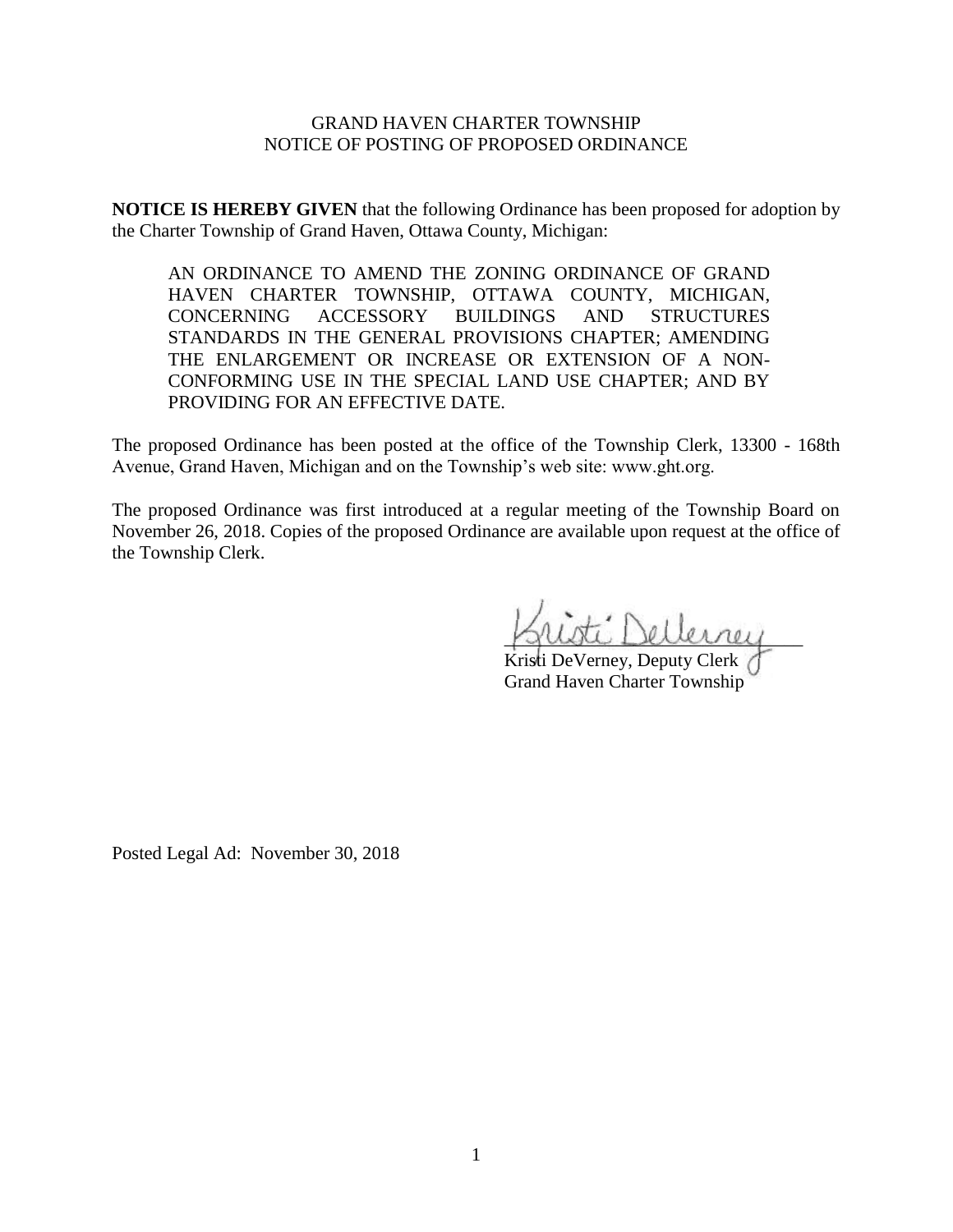Draft Date 11/20/18

#### ORDINANCE NO. \_\_\_\_

#### **ZONING TEXT AMENDMENT ORDINANCE**

AN ORDINANCE TO AMEND THE ZONING ORDINANCE OF GRAND HAVEN CHARTER TOWNSHIP, OTTAWA COUNTY, MICHIGAN, CONCERNING ACCESSORY BUILDINGS AND STRUCTURES STANDARDS IN THE GENERAL PROVISIONS CHAPTER; AMENDING THE ENLARGEMENT OR INCREASE OR EXTENSION OF A NON-CONFORMING USE IN THE SPECIAL LAND USE CHAPTER; AND BY PROVIDING FOR AN EFFECTIVE DATE.

GRAND HAVEN CHARTER TOWNSHIP, COUNTY OF OTTAWA, AND STATE OF MICHIGAN, ORDAINS:

Section 1. General Provisions Chapter – Accessory Buildings and Structures. Section 20.03 of the Grand Haven Charter Township Zoning Ordinance shall be restated in its entirety as follows.

#### **SECTION 20.03 ACCESSORY BUILDINGS AND STRUCTURES**

- 1. **Prohibited Accessory Buildings and Structures.** The following shall not be used as an accessory structure on any residential lot:
	- A. Shipping containers, include semi-trailers;
	- B. Manufactured mobile homes;
	- C. Inoperable vehicles;
	- D. Boats or other watercraft; and
	- E. Recreational Vehicles (RVs)/motor homes/travel trailers.
- 2. **Exempt Accessory Buildings and Structures.** The following accessory structures shall be exempt from the regulations of this section, except for the regulations listed below.
	- A. **Childhood Amenities.** Playground equipment, treehouses, lemonade stands, playhouses, and other similar amenities shall be exempt from this section, except they must be setback at least three (3) feet from all side and rear lot lines.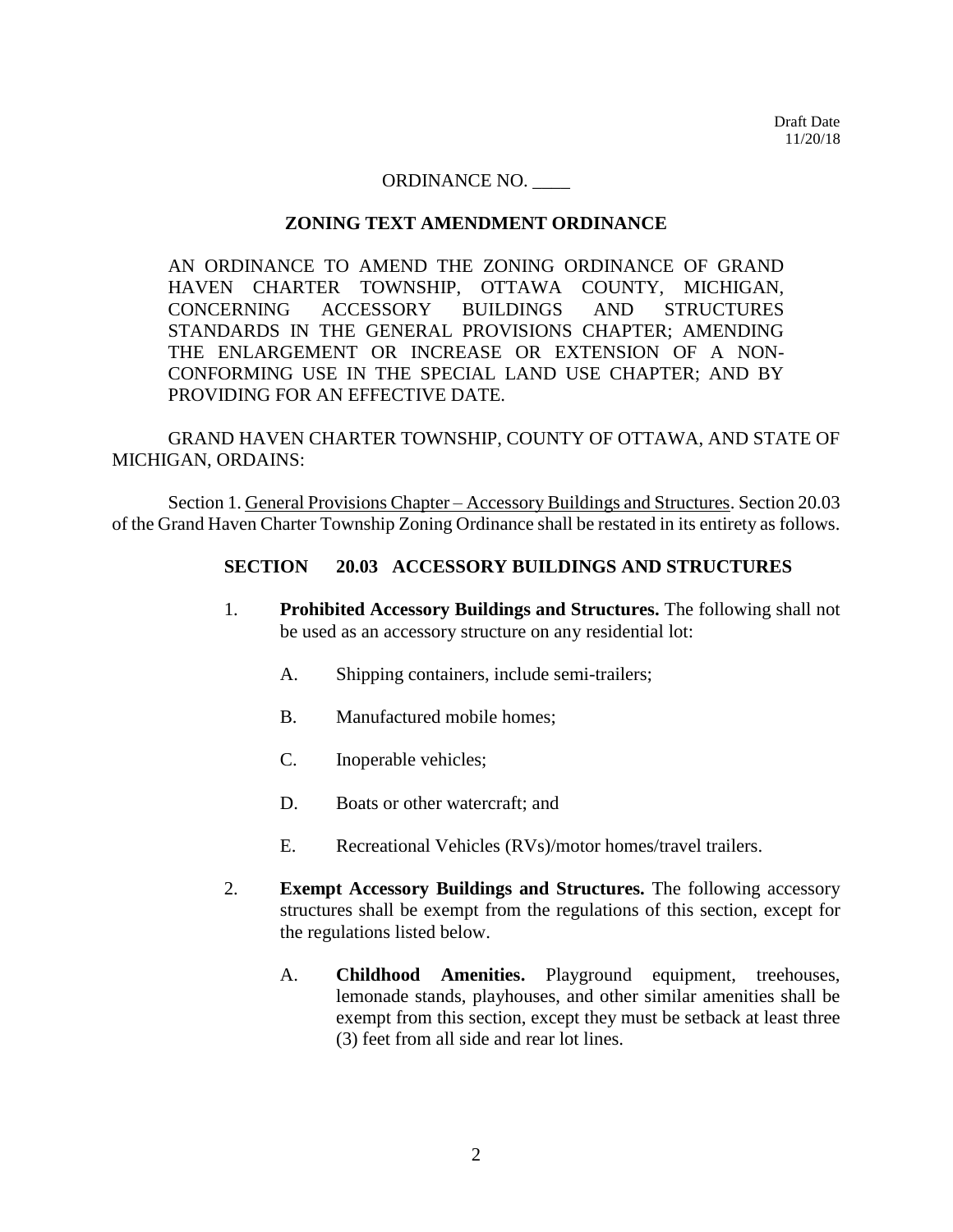- B. **Structures without Walls.** Gazebos, pergolas, and other permanent structures without walls shall be exempt from this section, except they must maintain the required setbacks for accessory structures.
- C. **Elevated Walkways.** Elevated walkways that meet the standards of the Michigan Department of Environmental Quality to be constructed in a Critical Dune Area, High Risk Erosion Area, regulated Wetland, or regulated Floodplain shall be exempt from this section.

## 3. **Accessory Buildings and Structures.**

- A. **Zoning Districts.** Accessory buildings and structures may be erected in any zoning district only as an accessory to an existing principal building (which includes being built simultaneously with the construction of the principal building).
- B. **Principal Building Requirement.** Accessory buildings and structures may not be constructed, or if constructed may not remain, on a lot without a principal building. The Zoning Administrator shall have the authority to grant a temporary exception to this prohibition, subject to reasonable conditions, if the Zoning Administrator finds the temporary exception is consistent with the purposes of this Ordinance, as described in Section 1.02.
- C. **Elements of the Principal Buildings.** All buildings and portions of buildings connected to the principal building shall be considered an element of the principal building (e.g., an attached garage), and shall therefore comply in all respects with the requirements of this Ordinance that apply to the permitted principal building, including but not limited to setback requirements, unless specifically stated to the contrary herein. The term "connected" shall mean the space shares a common wall with the principal building, or is connected by an enclosed breezeway.
- D. **Permitted Uses.** Permitted uses of residential accessory buildings include storage of utility trailers, personal vehicles, recreation vehicles or equipment, yard maintenance equipment and machinery; or greenhouses or workshops for personal use, enjoyment, and pleasure of the residents of the dwelling unit.
- E. **Residential Purposes.** All uses for residential accessory buildings and structures must be accessory to the use of the dwelling unit.
- F. **Number of Accessory Buildings and Structures.** The number of accessory buildings shall comply with the table below.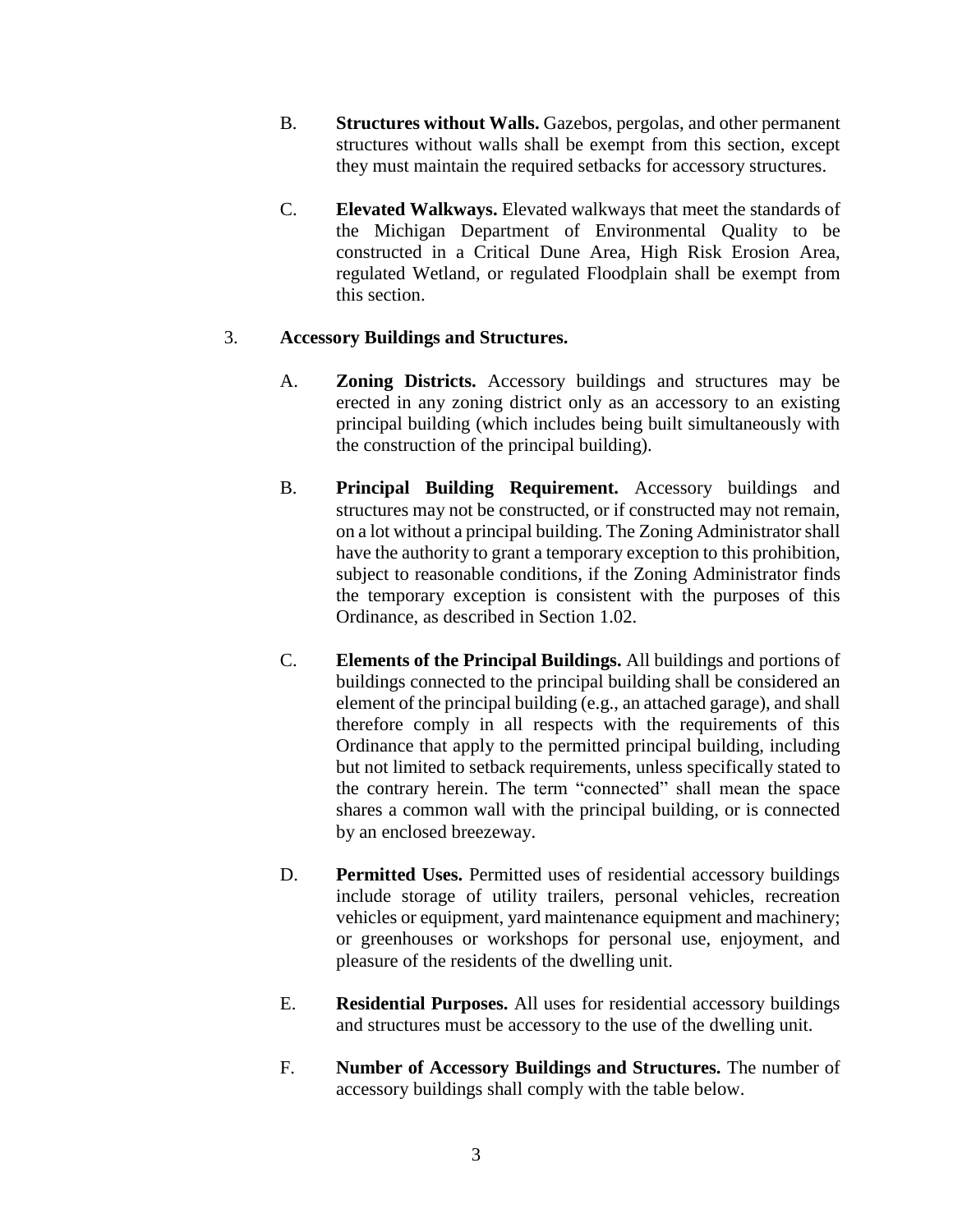| <b>Lot Area in Acres</b>                            | <b>Maximum Number</b> |
|-----------------------------------------------------|-----------------------|
| Less than one $(1)$ acre                            |                       |
| One $(1)$ acre, but less than ten $(10)$ acres      |                       |
| Ten $(10)$ acres, but less than twenty $(20)$ acres |                       |
| Every additional ten (10) acres                     | 1 per 10 acres        |

G. **Size Requirements.** The total floor area (defined below) of the allowed residential accessory building(s) shall be dependent on the lot area, as outlined in the table below.

| Lot Area in Acres                                         | <b>Maximum Total Floor</b><br><b>Area of the Allowed</b><br><b>Accessory Building</b> |
|-----------------------------------------------------------|---------------------------------------------------------------------------------------|
| Less than one-half $(\frac{1}{2})$ acre                   | 600 square feet                                                                       |
| One-half $(\frac{1}{2})$ acre, but less than one (1) acre | $1,000$ square feet                                                                   |
| One $(1)$ acre, but less than two $(2)$ acres             | 1,500 square feet                                                                     |
| Two $(2)$ acres, but less than five $(5)$ acres           | $2,000$ square feet                                                                   |
| Five $(5)$ acres, but less than ten $(10)$ acres          | 2,500 square feet                                                                     |
| Ten $(10)$ acres, but less than fifteen $(15)$ acres      | 3,000 square feet                                                                     |
| Fifteen $(15)$ acres, but less than twenty $(20)$ acres   | 3,500 square feet                                                                     |
| Twenty (20) acres or more                                 | 4,000 square feet                                                                     |
| Every additional five acres:                              | 2,000 additional square feet                                                          |

The term "total floor area" as used in this subsection means the sum total useable floor area of the ground floor of all residential accessory buildings situated or permitted on a lot. Total floor area also includes the area under an attached lean-to structure, or roof overhang greater than three (3) feet, or other similar sheltered area.

H. **Height Restrictions.** An accessory building can be up to twentyfour (24) feet in height, or the height of the principal building, whichever is greater. See Section 2.03 – Building Height, for measurement method.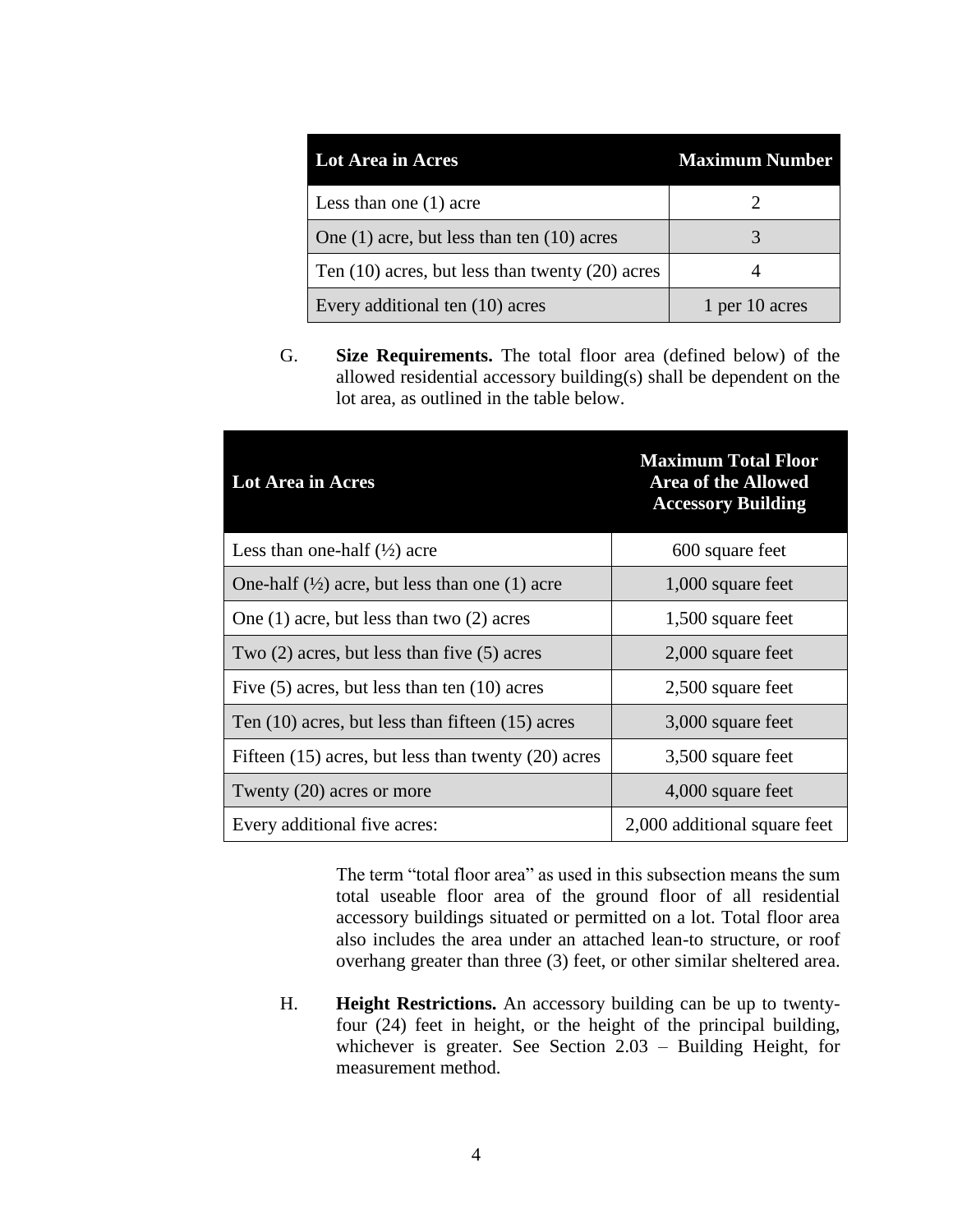## I. **Setbacks.**

- 1) Setbacks shall be measured from the foundation of the accessory building or structure. A cantilever or overhang may extend no more than three (3) feet into the required setback.
- 2) Accessory buildings and structures shall be setback in accordance with the following table:

| <b>Accessory</b><br><b>Building or</b>                                     | <b>SETBACKS</b>                     |                         |                         |                                        |
|----------------------------------------------------------------------------|-------------------------------------|-------------------------|-------------------------|----------------------------------------|
| <b>Structure Area</b><br>(interior sqft)                                   | <b>Principal</b><br><b>Building</b> | <b>Side Lot</b><br>Line | <b>Rear Lot</b><br>Line | <b>Other Accessory</b><br>Structure(s) |
| 200 or less                                                                | 5 feet                              | 5 feet                  | 5 feet                  | 5 feet                                 |
| $201 - 600$                                                                | 10 feet                             | 10 feet                 | 10 feet                 | 10 feet                                |
| $601 - 2,000$                                                              | 15 feet                             | 15 feet                 | 15 feet                 | 15 feet                                |
| $2,001$ or more                                                            | 25 feet                             | 25 feet                 | 25 feet                 | 25 feet                                |
| Shall be setback at least twenty-five (25) feet from any road right-of-way |                                     |                         |                         |                                        |

### J. **Location Requirements.**

- a. Accessory buildings and structures are not permitted in the front yard, or any required side yard.
- b. Accessory buildings and structures shall not occupy more than twenty-five (25%) percent of the rear yard.

# 2. **Non-Residential Accessory Buildings and Structures.**

- A. **Zoning Districts.** Non-residential accessory buildings and structures may be erected in any non-residential zoning district only as an accessory to an existing principal building (which includes being built simultaneously with the construction of the principal building).
- B. **Principal Building Requirement.** Accessory buildings and structures may not be constructed, or if constructed may not remain, on a lot without a principal building.
- C. **Elements of the Principal Building.** If the function of an accessory building is integrated into the permitted principal building, the space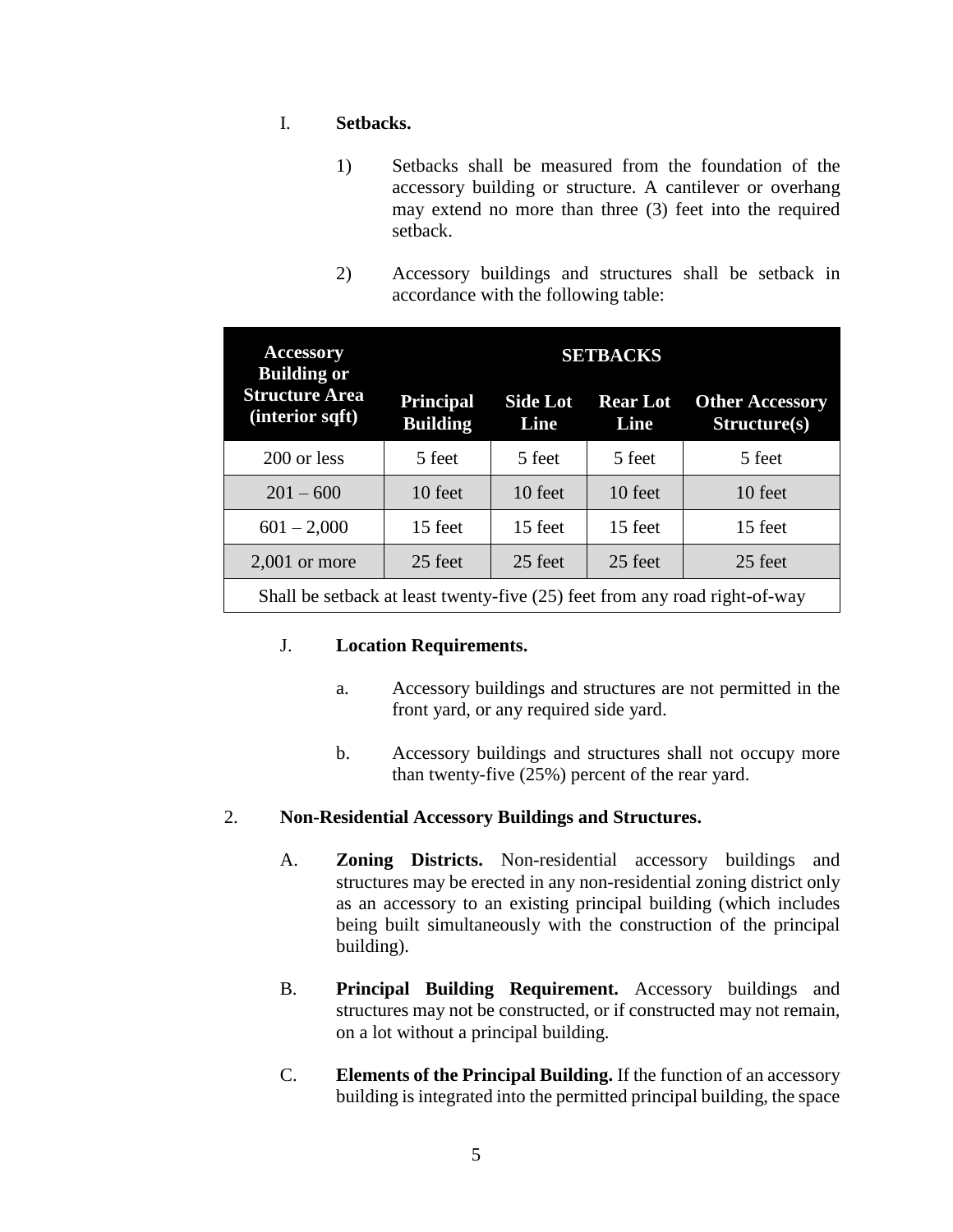shall comply in all respects with the requirements of this ordinance that apply to the permitted principal building, including but not limited to setback requirements, unless specifically stated to the contrary herein.

# D. **Size Requirements**.

- 1) The term "total floor area" as used in this subsection, means the total useable floor area of the ground floor of all accessory buildings situated or permitted on a lot.
- 2) The total floor area occupied by the accessory buildings may exceed the gross floor area of the principal building on the lot.
- E. **Height Restrictions.** No accessory building or structure shall exceed the building height for principal buildings in the district in which it is located.

# F. **Location Requirements.**

- 1) Except for canopy roofs, as defined in this Ordinance, accessory buildings or structures are not allowed in any front yard or any required side yard.
- 2) Accessory buildings and structures shall not occupy more than twenty-five percent (25%) of the rear yard.

# G. **Setbacks.**

- 1) Setbacks shall be measured from the foundation of the accessory building or structure. A cantilever or overhang may extend no more than three (3) feet into the required setback.
- 2) Accessory buildings shall comply with the setbacks of the underlying zoning district.
- 3) An accessory building shall be setback at least:
	- a) Twenty-five (25) feet from the principal building.
	- b) Eighteen (18) feet from another accessory building.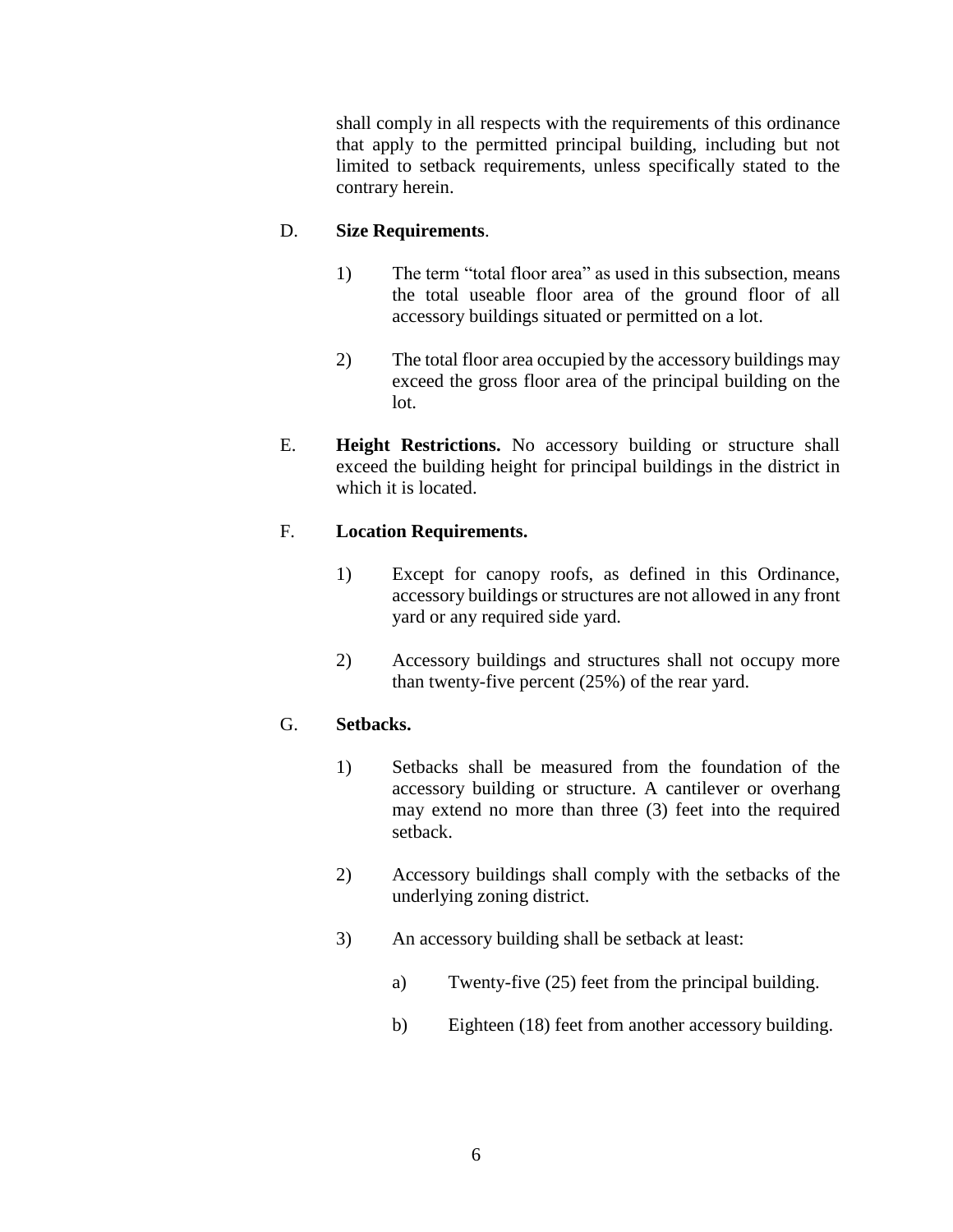## H. **Canopy roofs.**

- 1) Canopy roofs such as those for gas pump islands accessory to automobile service stations and other uses, drive-in restaurants, banks, and other similar uses shall be permitted to encroach into any required yard, provided that a minimum setback of fifteen (15) feet is maintained from any property line.
- 2) The height of the canopy roof shall not exceed fourteen (14) feet and shall be open on all sides.
- 3) The colors and design of the canopy shall be compatible with the principal building on the lot.
- 4) Lighting on, or within, the canopy shall comply with the requirements of Chapter 20A of this Ordinance.
- 5) Signs on the canopy shall comply with the wall sign provisions of Chapter 24 of this Ordinance. (amend. by ord. no. 514 eff. November 4, 2012)

Section 2. Special Land Uses Chapter – Enlargement or Increase or Extension of a Non-Conforming Use. Section 19.07.46 of the Grand Haven Charter Township Zoning Ordinance shall be restated in its entirety as follows.

# **SECTION 19.07 SPECIAL LAND USE SPECIFIC REQUIREMENTS**

- 46. Enlargement or Increase or Extension of a Non-Conforming Use.
	- A. The enlargement or increase or extension is reasonable based upon a consideration of the area of the original non-conforming use.
	- B. The enlargement or increase or extension shall not substantially interfere with the use of other properties in the surrounding neighborhood for the uses for which they have been zoned, or with the use of such other properties in compliance with the provisions of this Ordinance.
	- C. The enlargement, increase or extension shall not significantly compromise the ability of the Township to effectuate the goals and purposes of its Master Plan. The Planning Commission shall consider the extent of the incompatibility of the enlargement, increase or extension with the Master Plan and shall, if it grants an enlargement, increase or extension at all, use the extent of the incompatibility for determining the percentage of allowable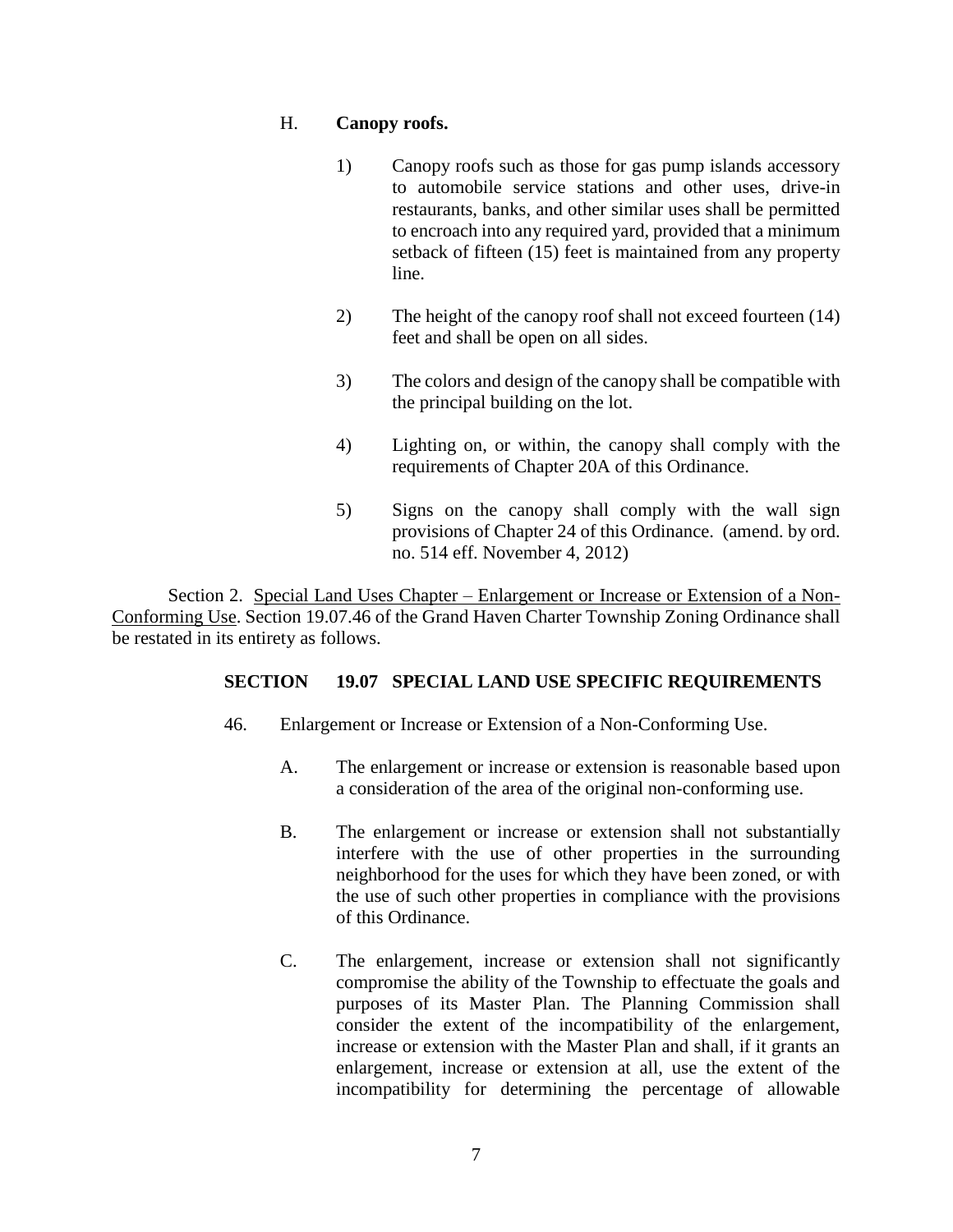enlargement, increase or extension. A correspondingly lesser percentage of enlargement, increase or extension may be granted when the extent of incompatibility is greater. A correspondingly greater percentage of enlargement, increase or extension may be granted (but no more than 25 percent) when the extent of incompatibility is less. (amend. by ord. no. 377 eff. June 21, 2003)

- D. Non-Conforming Uses Lawfully Approved Under Previous Ordinance.
	- 1) Applicant shall demonstrate the proposed enlargement, increase, or extension was lawfully approved under a prior ordinance.
	- 2) Applicant shall demonstrate that ownership in the real property has been retained since the original application was approved.
	- 3) The non-conforming use made part of the application shall be in existence and still present on the original parcel of land.
	- 4) Applicant shall demonstrate that no other feasible alternatives exist on the subject property to obtain the highest and best use.
	- 5) Planning Commission shall consider the cohesiveness with the surrounding area, subsections B and C above, and shall have discretion to increase the percentage allowed to enlarge, increase, or extend the non-conforming use, beyond twenty-five (25%) percent, notwithstanding the limits in Section 25.01.1.A of this Ordinance.

Section 3. Effective Date. This amendment to the Grand Haven Charter Township Zoning Ordinance was approved and adopted by the Township Board of Grand Haven Charter Township, Ottawa County, Michigan on \_\_\_\_\_\_\_\_\_\_\_, 2018, after a public hearing as required pursuant to Michigan Act 110 of 2006, as amended; after introduction and a first reading on November 26, 2018, and after posting and publication following such first reading as required by Michigan Act 359 of 1947, as amended. This Ordinance shall be effective on 2018, which date is the eighth day after publication of a Notice of Adoption and Posting of the Zoning Text Amendment Ordinance in the *Grand Haven Tribune*, as required by Section 401 of Act 110, as amended. However, this effective date shall be extended as necessary to comply with the requirements of Section 402 of Act 110, as amended.

Mark Reenders, Township Supervisor Laurie Larsen, Township Clerk

\_\_\_\_\_\_\_\_\_\_\_\_\_\_\_\_\_\_\_\_\_\_\_\_\_\_\_\_\_\_ \_\_\_\_\_\_\_\_\_\_\_\_\_\_\_\_\_\_\_\_\_\_\_\_\_\_\_\_\_\_